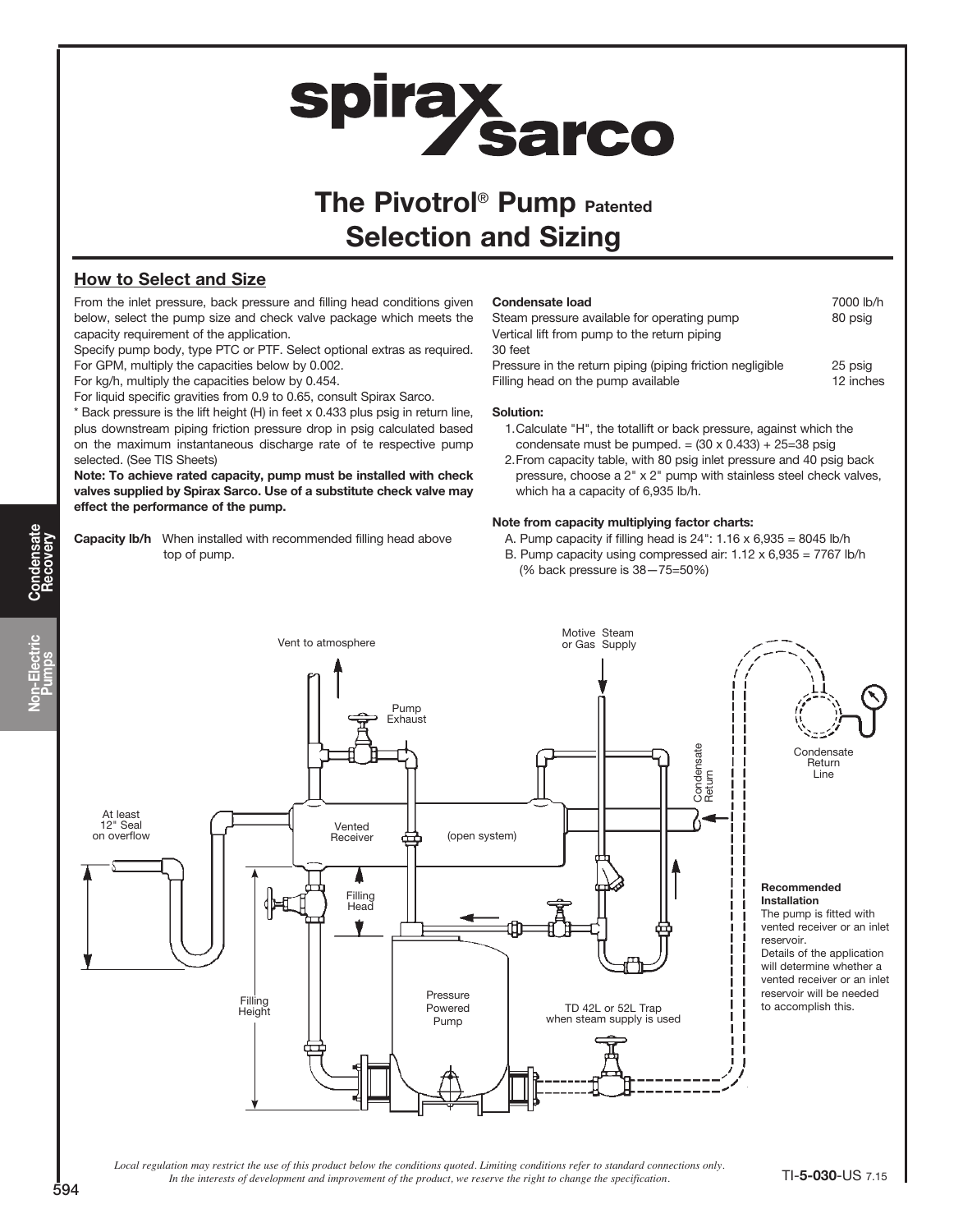# The Pivotrol<sup>®</sup> Pump Patented Selection and Sizing

## Vented Receiver (Open System)

To drain condensate from a single or multiple source an "open" system, a vented receiver should be installed in a horizontal plane above and ahead of the pump. Sufficient receiver volume is needed above the filling head level to accept the condensate reachng the receiver during the pump discharge stroke. More important, the receiver must be sized to allow sufficient area for complete flash steam separation from the condensate. The chart below shows proper vented receiver sizing (per criteria set forth in the A.S.H.R.A.E. Handbook) based on the amount of flash steam present. If the receiver is sized as shown below, there will be sufficient volume for condensate storage and sufficient area for flash steam separation. The receiver can be a length of large diameter pipe or a tank.

## Inlet Reservoir Piping (Closed System)

To drain condensate from a single piece of equipment in a "closed" system, a reservoir should be installed in a horizontal plane above and ahead of the pump. Sufficient reservoir volume is needed above the filling head level to accept the condensate reaching the reservoir during the pump discharge stroke. The chart below shows minimum reservoir sizing, based on condensate load, needed to prevent equipment flooding during the pump dischare stroke. The reservoir can be a length of large diameter pipe or a tank.

#### Pump size - up to 3"x 2"

| <b>Flash Steam</b> | <b>Pipe Size</b> | <b>Vent Line</b> |            |
|--------------------|------------------|------------------|------------|
| $up to -$          | Diameter         | Length           | Diameter   |
| 75 lb/h            | 4"               | 36"              | $1 - 1/2"$ |
| 150 lb/h           | 6"               | 36"              | 2"         |
| 300 lb/h           | 8"               | 36"              | 3"         |
| 600 lb/h           | 10"              | 36"              | 4"         |
| 900 lb/h           | 12"              | 36"              | 6"         |
| 1200 lb/h          | 16"              | 36"              | 6"         |
| 2000 lb/h          | 20"              | 36"              | 8"         |

#### Pump size - up to 3"x 2"

|             | ╍╍                         |              |      |    |     |
|-------------|----------------------------|--------------|------|----|-----|
| Liquid      | <b>Reservoir Pipe Size</b> |              |      |    |     |
| Ib/h        | 3"                         | 4"           | 6"   | 8" | 10" |
| 500 or Less | 2'                         |              |      |    |     |
| 1000        | 2'                         |              |      |    |     |
| 1500        | 3'                         | $2^{\prime}$ |      |    |     |
| 2000        | 3.5'                       | 2'           | 1'   |    |     |
| 3000        |                            | 3'           | 2'   |    |     |
| 4000        |                            | 4'           | 2'   | 1' |     |
| 5000        |                            | 6'           | 3'   | 2' |     |
| 6000        |                            |              | 3'   | 2' |     |
| 7000        |                            |              | 3'   | 2' |     |
| 8000        |                            |              | 4'   | 2' |     |
| 9000        |                            |              | 4.5' | 3' | 2'  |
| 10,000      |                            |              | 5'   | 3' | 2'  |
| 11,000      |                            |              | 5'   | 3' | 2'  |

#### Pump Size – PTF4

| <b>Flash Steam</b> | <b>Pipe Size</b> |        | <b>Vent Line</b> |
|--------------------|------------------|--------|------------------|
|                    |                  |        |                  |
| up to $-$          | Diameter         | Length | Diameter         |
| 1000 lb/h          | 16"              | 60"    | 6"               |
| 2000 lb/h          | 20"              | 60"    | 8"               |
| 3000 lb/h          | 24"              | 60"    | 8"               |
| 4000 lb/h          | 26"              | 60"    | 10"              |
| 5000 lb/h          | 28"              | 60"    | 10"              |
| 6000 lb/h          | 30"              | 72"    | 12"              |
| 7000 lb/h          | 32"              | 72"    | 12"              |
| 8000 lb/h          | 36"              | 72"    | 14"              |

#### Capacity Multiplying Factors for other Filling Heads

| Check valve and piping size, pump type<br><b>Filling Head</b> |       |                                    |                                    |           |      |
|---------------------------------------------------------------|-------|------------------------------------|------------------------------------|-----------|------|
| Inches                                                        | mm    | $2'' \times 2''$<br><b>PTC/PTF</b> | $3'' \times 2''$<br><b>PTC/PTF</b> | PTF-HP    | PTF4 |
| $-3.0$                                                        | $-76$ | 0.47                               | <b>NA</b>                          | <b>NA</b> | 0.23 |
| $-1.0$                                                        | $-25$ | 0.66                               | 0.40                               | <b>NA</b> | 0.41 |
| 0.0                                                           | O     | 0.76                               | 0.43                               | 0.6       | 0.70 |
| 6.0                                                           | 152   | 0.90                               | 0.69                               | 0.9       | 0.89 |
| 12.0                                                          | 305   | 1.00                               | 1.00                               | 1.0       | 0.95 |
| 18.0                                                          | 457   | 1.08                               | 1.02                               | 1.1       | 0.98 |
| 24.0                                                          | 610   | 1.16                               | 1.04                               | 1.2       | 1.00 |
| 36.0                                                          | 914   | 1.38                               | 1.17                               | 1.3       | 1.00 |
| 48.0                                                          | 1219  | 1.48                               | 1.25                               | 1.4       | 1.08 |
| 60.0                                                          | 1524  | N/A                                | N/A                                | 1.5       | 1.20 |

#### Pump Size – PTF4 Liquid Load **Reservoir Pipe Size\*** lb/h 12" 16" 20" 24" 10,000  $\vert$  5'  $\vert$  3'  $\vert$  2'  $20.000$  10' 7' 4'  $30,000$  | 9' | 6' | 4' 40,000 12' 7.5' 6' 50,000 9' 6' 60,000 | | 9' 6'

\* When BP/MP is less than 50%, these reser-

voir lengths can be reduced by 1/2.

#### Capacity Multiplying Factors for Motive Gas Supply

|      | (other than steam)                |                                                                                            |  |        |  |                          |                  |  |                                                     |
|------|-----------------------------------|--------------------------------------------------------------------------------------------|--|--------|--|--------------------------|------------------|--|-----------------------------------------------------|
|      | $2th$ and $3th$ x $2th$ PTC / PTF |                                                                                            |  |        |  |                          |                  |  |                                                     |
|      |                                   | 10% 20% 30% 40% 50% 60% 70% 80% 90%                                                        |  |        |  |                          |                  |  | % Back Pressure<br>VS. Motive Pressure<br>(bp / MP) |
| 1.04 | 1.06                              |                                                                                            |  |        |  | 1.08 1.10 1.12 1.15 1.18 | $1.23 \mid 1.28$ |  | Capacity<br>Multiplying<br>Factors                  |
|      |                                   |                                                                                            |  | PTF-HP |  |                          |                  |  |                                                     |
|      |                                   | $1.19\left 1.43\right 1.43\left 1.53\right 1.85\left 2.04\right 2.14\left 2.20\right 2.44$ |  |        |  |                          |                  |  | Capacity<br>Multiplying<br>Factors                  |
| PTF4 |                                   |                                                                                            |  |        |  |                          |                  |  |                                                     |
|      |                                   | $1.19 \mid 1.43 \mid 1.43 \mid 1.53 \mid 1.85 \mid 2.04 \mid 2.14 \mid 2.20 \mid 2.44$     |  |        |  |                          |                  |  | Capacity<br>Multiplying<br>Factors                  |

*Local regulation may restrict the use of this product below the conditions quoted. Limiting conditions refer to standard connections only. In the interests of development and improvement of the product, we reserve the right to change the specification.*

Condensate Recovery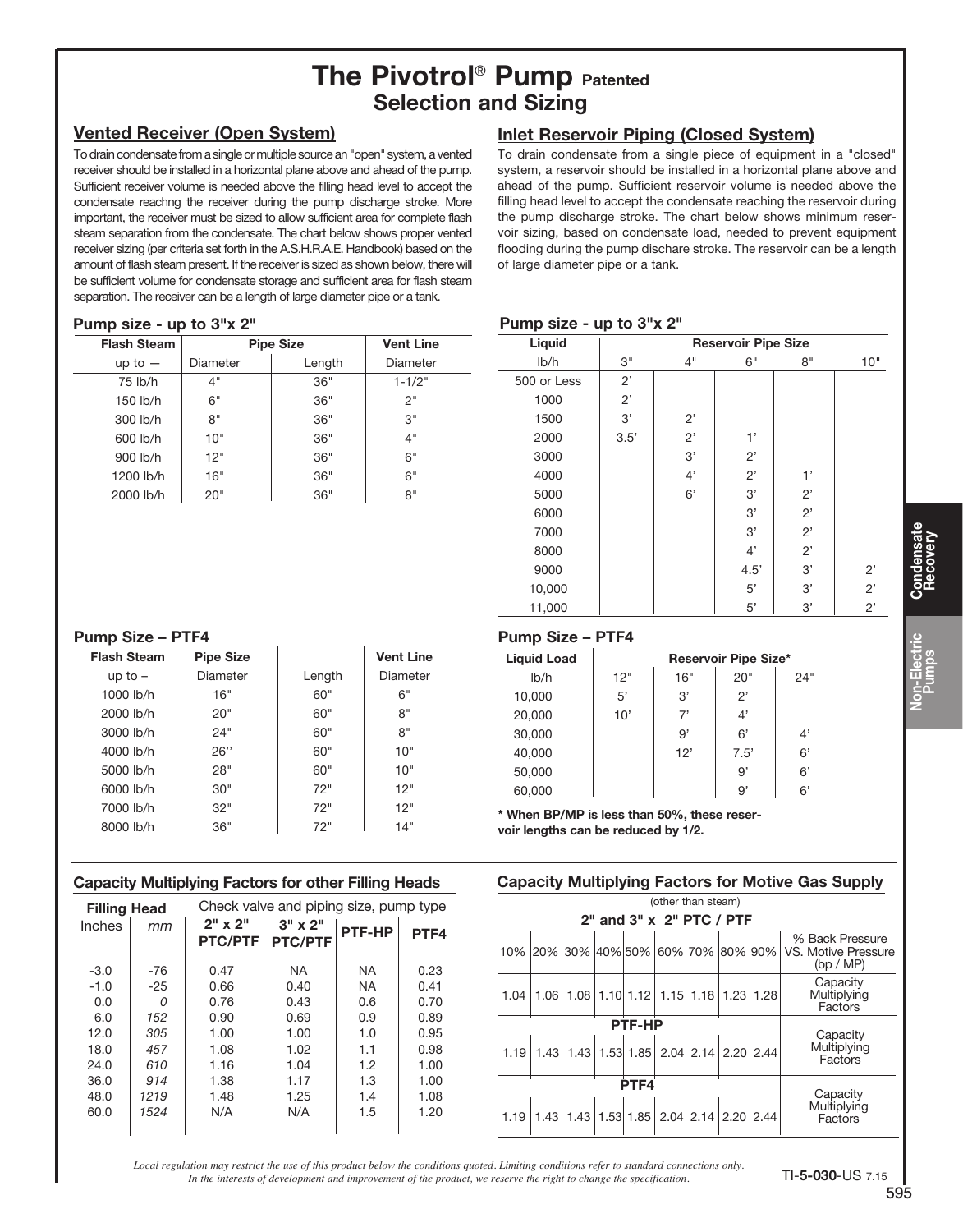|                 |                       |                |                                                                      | <b>The Pivotrol<sup>®</sup> Pump Patented</b> |            |                         |                        |
|-----------------|-----------------------|----------------|----------------------------------------------------------------------|-----------------------------------------------|------------|-------------------------|------------------------|
| Motive          | <b>Back</b>           | $2" \times 2"$ | 3" x 2" PTC/PTF                                                      | <b>Selection and Sizing</b><br>$3" \times 2"$ | Motive     |                         | $3" \times 2"$         |
| Pressure        | Pressure              | PTC/PTF        | 3" x 3" PPF Top                                                      | PTF-HTF                                       | Pressure   | <b>Back</b><br>Pressure | PTF-HP                 |
| psig            | psig                  |                | 12" Filling Head Ib/hr 12" Filling Head Ib/hr 12" Filling Head Ib/hr |                                               | psig       | psig                    | 12" Filling Head lb/hr |
| 200             | 180                   |                |                                                                      |                                               | 300        | 200                     | 12550                  |
| 200             | 160                   |                | 5250                                                                 | 3518                                          | 300        | 185                     | 13875<br>14565         |
| 200<br>200      | 140<br>120            | 6375<br>7375   | 7375<br>9440                                                         | 4941<br>6325                                  | 300<br>300 | 160<br>140              | 15750                  |
| 200             | 100                   | 8250           | 11145                                                                | 7467                                          | 300        | 120                     | 17125                  |
| 200<br>200      | 80<br>60              | 9000<br>9685   | 12565<br>14260                                                       | 8419<br>9554                                  | 300<br>300 | 100<br>80               | 19125<br>20315         |
| 200             | 50                    | 10000          | 14875                                                                | 9966                                          | 300        | 60                      | 22065                  |
| 200             | 40                    | 10310          | 15690                                                                | 10512                                         | 300        | 40                      | 24375                  |
| 200<br>200      | 30<br>20              | 10635<br>10950 | 16310<br>17000                                                       | 10928<br>11390                                | 300<br>300 | 20<br>10                | 27500<br>28750         |
| 200             | 10                    | 11195          | 17640                                                                | 11819                                         | 280        | 200                     | 11125                  |
| 180             | 160                   |                | 3750                                                                 | 2513                                          | 280<br>280 | 180<br>160              | 12435<br>13250         |
| 180<br>180      | 140<br>120            | 5425<br>6685   | 6335<br>8555                                                         | 4244<br>5732                                  | 280        | 140                     | 14435                  |
| 180             | 100                   | 7760           | 10375                                                                | 6951                                          | 280        | 120                     | 16875                  |
| 180<br>180      | 80<br>60              | 8600<br>9450   | 11980<br>13625                                                       | 8027<br>9129                                  | 280<br>280 | 100<br>80               | 17875<br>19125         |
| 180             | 50                    | 9830           | 14375                                                                | 9631                                          | 280        | 60                      | 20850                  |
| 180             | 40                    | 10230          | 15150                                                                | 10151                                         | 280        | 40                      | 23125                  |
| 180<br>180      | 30<br>20              | 10560<br>10895 | 15875<br>16665                                                       | 10636<br>11166                                | 280<br>280 | 20<br>10                | 26125<br>27565         |
| 180             | 10                    | 11195          | 17505                                                                | 11728                                         | 250        | 200                     | 9190                   |
| 160<br>160      | 140                   | 4250<br>5750   | 4860<br>7500                                                         | 3256<br>5025                                  | 250<br>250 | 180<br>160              | 10185<br>11000         |
| 160             | 120<br>100            | 7040           | 9375                                                                 | 6281                                          | 250        | 140                     | 12190                  |
| 160             | 80                    | 8065           | 11135                                                                | 7460                                          | 250        | 120                     | 13935                  |
| 160<br>160      | 60<br>50              | 9105<br>9565   | 12940<br>13750                                                       | 8670<br>9213                                  | 250<br>250 | 100<br>80               | 15935<br>17065         |
| 160             | 40                    | 9990           | 14565                                                                | 9759                                          | 250        | 60                      | 19000                  |
| 160             | 30                    | 10440          | 15400                                                                | 10318                                         | 250<br>250 | 40<br>20                | 21200<br>24125         |
| 160<br>160      | 20<br>10              | 10870<br>11195 | 16270<br>17315                                                       | 10901<br>11601                                | 250        | 10                      | 25700                  |
| 140             | 120                   | 4625           | 6085                                                                 | 4077                                          | 200        | 180                     | 6065                   |
| 140<br>140      | 100<br>80             | 6120<br>7420   | 8145<br>10065                                                        | 5457<br>6744                                  | 200<br>200 | 160<br>140              | 7190<br>8315           |
| 140             | 60                    | 8625           | 12120                                                                | 8120                                          | 200        | 120                     | 11935                  |
| 140             | 50                    | 9190           | 13000                                                                | 8710                                          | 200        | 100                     | 12500                  |
| 140<br>140      | 40<br>30              | 9690<br>10245  | 13940<br>14875                                                       | 9340<br>9966                                  | 200<br>200 | 80<br>60                | 14065<br>15825         |
| 140             | 20                    | 10760          | 15840                                                                | 10613                                         | 200        | 40                      | 18125                  |
| 140<br>120      | 10<br>100             | 11195<br>4700  | 17045<br>6300                                                        | 11420<br>4221                                 | 200<br>200 | 20<br>10                | 20815<br>22315         |
| 120             | 80                    | 6475           | 8625                                                                 | 5779                                          | 150        | 120                     | 7875                   |
| 120             | 60                    | 7845           | 10970                                                                | 7350                                          | 150        | 100                     | 8875                   |
| 120<br>120      | 50<br>40              | 8530<br>9240   | 12100<br>13160                                                       | 8107<br>8817                                  | 150<br>150 | 80<br>60                | 10750<br>12625         |
| 120             | 30                    | 9865           | 14250                                                                | 9548                                          | 150        | 40                      | 14935                  |
| 120<br>120      | 20<br>10              | 10535          | 15280                                                                | 10238                                         | 150<br>150 | 20<br>10                | 17375<br>19000         |
| 100             | 80                    | 11065<br>4995  | 16655<br>6260                                                        | 11159<br>4194                                 | 125        | 100                     | 7065                   |
| 100             | 60                    | 6620           | 9255                                                                 | 6201                                          | 125<br>125 | 80<br>60                | 9065<br>10875          |
| 100<br>100      | 50<br>40              | 7500<br>8370   | 10680<br>12040                                                       | 7156<br>8067                                  | 125        | 40                      | 13250                  |
| 100             | 30                    | 9145           | 13310                                                                | 8918                                          | 125        | 20                      | 15500                  |
| 100<br>100      | 20<br>10              | 9900<br>10630  | 14460<br>16100                                                       | 9688<br>10787                                 | 125<br>100 | 10<br>80                | 16685<br>7245          |
| 80              | 60                    | 5010           | 6485                                                                 | 4345                                          | 100        | 60                      | 9125                   |
| 80<br>80        | 50<br>40              | 6000<br>6935   | 8435<br>10185                                                        | 5651<br>6824                                  | 100<br>100 | 40<br>20                | 11435<br>13810         |
| 80              | 30                    | 7970           | 11750                                                                | 7873                                          | 100        | 10                      | 15375                  |
| 80              | 20                    | 8870           | 13250                                                                | 8878                                          | 75         | 60                      | 7035                   |
| 80<br>60        | 10<br>50              | 10000<br>4250  | 15190<br>5000                                                        | 10177<br>3350                                 | 75<br>75   | 40<br>20                | 9435<br>12125          |
| 60              | 40                    | 5315           | 7485                                                                 | 5015                                          | 75         | 10                      | 13565                  |
| 60<br>60        | 30<br>20              | 6360           | 9625<br>11580                                                        | 6449                                          | 50<br>50   | 40<br>20                | 5085<br>10185          |
| 60              | 10                    | 7460<br>9190   | 13750                                                                | 7759<br>9213                                  | 50         | 10                      | 11625                  |
| 50              | 40                    | 4440           | 5500                                                                 | 3685                                          | 25         | 20                      | 2750                   |
| 50<br>50        | 30<br>20              | 5625<br>6730   | 8125<br>10315                                                        | 5444<br>6911                                  | 25         | 10                      | 9685                   |
| 50              | 10                    | 8690           | 12755                                                                | 8546                                          |            |                         |                        |
| 40<br>40        | $\overline{30}$<br>20 | 4630<br>5850   | 5750<br>8700                                                         | 3853<br>5829                                  |            |                         |                        |
| 40              | 10                    | 7930           | 11470                                                                | 7685                                          |            |                         |                        |
| 30              | $\overline{20}$       | 4810           | 5810                                                                 | 3893                                          |            |                         |                        |
| 30<br>30        | 15<br>10              | 5475<br>6820   | 8000<br>9690                                                         | 5360<br>6492                                  |            |                         |                        |
| $\overline{20}$ | 15                    | 4375           | 5375                                                                 | 3601                                          |            |                         |                        |
| 20<br>15        | 10<br>10              | 5210<br>4375   | 7450<br>6000                                                         | 4925<br>4020                                  |            |                         |                        |
|                 |                       |                |                                                                      |                                               |            |                         |                        |

Condensate Recovery

Non-Electric Pumps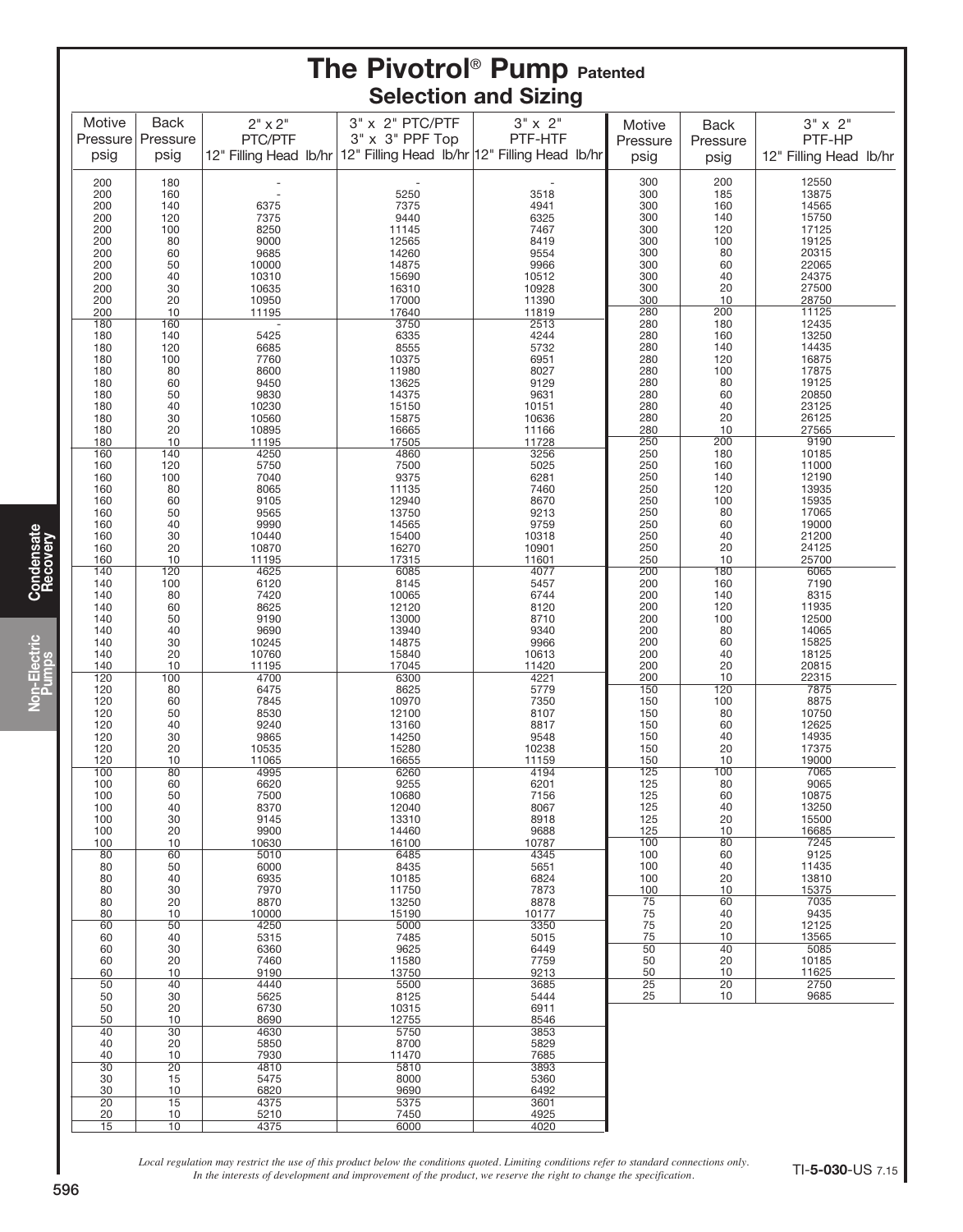## The Pivotrol<sup>®</sup> Pump Patented Selection and Sizing

#### PTF4

| <b>Motive</b><br><b>Pressure</b><br>psig | <b>Back</b><br><b>Pressure</b><br>psig | 36" Fill Head<br>(70" Fill Height)<br>lb/hr |
|------------------------------------------|----------------------------------------|---------------------------------------------|
| 200                                      | 150                                    | 22120                                       |
| 200                                      | 140                                    | 22970                                       |
| 200                                      |                                        | 24870                                       |
|                                          | 120                                    |                                             |
| 200                                      | 100                                    | 27110                                       |
| 200                                      | 80                                     | 29860                                       |
| 200                                      | 60                                     | 33400                                       |
| 200                                      | 50                                     | 35640                                       |
|                                          |                                        |                                             |
| 200                                      | 40                                     | 38390                                       |
| 200                                      | 30                                     | 41930                                       |
| 200                                      | 20                                     | 46920                                       |
| 200                                      | 15                                     | 50460                                       |
| 180                                      | 120                                    | 23700                                       |
|                                          |                                        |                                             |
| 180                                      | 100                                    | 26020                                       |
| 180                                      | 60                                     | 32500                                       |
| 180                                      | 50                                     | 34810                                       |
| 180                                      | 40                                     | 37640                                       |
| 180                                      | 30                                     | 41300                                       |
|                                          |                                        |                                             |
| 180                                      | 20                                     | 46440                                       |
| 180                                      | 15                                     | 50090                                       |
| 160                                      | 120                                    | 22530                                       |
| 160                                      | 100                                    | 24920                                       |
|                                          |                                        |                                             |
| 160                                      | 80                                     | 27830                                       |
| 160                                      | 60                                     | 31590                                       |
| 160                                      | 50                                     | 33980                                       |
| 160                                      | 40                                     | 36890                                       |
|                                          |                                        |                                             |
| 160                                      | 30                                     | 40660                                       |
| 160                                      | 20                                     | 45960                                       |
| 160                                      | 15                                     | 49720                                       |
| 140                                      | 100                                    | 23410                                       |
| 140                                      | 80                                     | 26220                                       |
|                                          |                                        |                                             |
| 140                                      | 60                                     | 29850                                       |
| 140                                      | 50                                     | 32150                                       |
| 140                                      | 40                                     | 34960                                       |
| 140                                      | $\overline{30}$                        | 38590                                       |
| $\frac{1}{140}$                          | $\overline{20}$                        |                                             |
|                                          |                                        | 43710                                       |
| 140                                      | 15                                     | 47340                                       |
| 120                                      | 80                                     | 24610                                       |
| 120                                      | 60                                     | 28110                                       |
| 120                                      | 50                                     | 30320                                       |
|                                          |                                        |                                             |
| 120                                      | 40                                     | 33030                                       |
| 120                                      | $\overline{30}$                        | 36530                                       |
| 120                                      | 20                                     | 41460                                       |
| 120                                      | 15                                     | 44950                                       |
| 100                                      | 60                                     | 24730                                       |
|                                          |                                        |                                             |
| 100                                      | 50                                     | 27100                                       |
| 100                                      | 40                                     | 30010                                       |
| 100                                      | 30                                     | 33750                                       |
| 100                                      | 20                                     | 39030                                       |
|                                          |                                        |                                             |
| 100                                      | 15                                     | 42780                                       |
| 80                                       | 60                                     | 21350                                       |
| 80                                       | 50                                     | 23880                                       |
| 80                                       | 40                                     | 26980                                       |
|                                          |                                        |                                             |
| 80                                       | 30                                     | 30970                                       |
| 80                                       | 20                                     | <u>36610</u>                                |
| 80                                       | 15                                     | 40600                                       |
| 70                                       | 50                                     | 21850                                       |
|                                          |                                        |                                             |
| 70                                       | 40                                     | 24830                                       |
| 70                                       | 30                                     | 28680                                       |
| 70                                       | 25                                     | 31120                                       |
| 70                                       | 20                                     | 34110                                       |
|                                          |                                        |                                             |
| 70                                       | 15                                     | 37960                                       |
| 60                                       | 40                                     | 22940                                       |
| 60                                       | $\overline{30}$                        | 26840                                       |
| 60                                       | 25                                     | 29310                                       |
| 60                                       | 20                                     | 32330                                       |
|                                          |                                        |                                             |
| 60                                       | 15                                     | 36230                                       |
| 50                                       | $\overline{30}$                        | 25310                                       |
| 50                                       | 25                                     | 27970                                       |
|                                          |                                        |                                             |
| 50                                       | 20                                     | 30910                                       |
| 50                                       | 15                                     | 34160                                       |
| 40                                       | $\overline{30}$                        | 19480                                       |
| 40                                       | 25                                     | 22230                                       |
|                                          |                                        |                                             |
| 40                                       | 20                                     | 25600                                       |
| 40                                       | 15                                     | 29940                                       |
| 30                                       | 20                                     | 20440                                       |
| 30                                       | 15                                     | 25650                                       |
|                                          |                                        |                                             |

#### To size the PTF4 in a closed system:

Establish available motive pressure.

Establish static back pressure on Pump/Trap combination. Place established pressures in formula below:

- Pump Motive Pressure (psig) min. VAV delta P (psig) > Back Pressure (psig)
- Capacity charts to be read as normal, i.e. at pump motive and back pressure.
- If, Pump Motive Pressure (psig) min. VAV delta P (psig) < Back Pressure (psig), then isolate or remove VAV and multiply capacity by 0.77 to find reduced capacity without VAV.

#### **Sizing Example: 1**

A closed system has the following conditions: Motive steam available = 150 psig. Static Back Pressure = 45 psig.

#### Open System.

PTF4

Capacity charts show capacity at 150 psig motive with 45 psig back pressure.

#### Closed System.

The Vent Assist Valve on the PTF4 requires at least 75 psig differential pressure to operate in a closed system.

> To size the PTF4 pump: Pump Motive Pressure – min. VAV delta P > Back Pressure.

150 psig – 75 psig > 45 psig

As the motive pressure is 150 psig and the VAV requires a minimum 120 psig to operate  $(75 + 45 = 120)$ , this combination is sized correctly.

*Local regulation may restrict the use of this product below the conditions quoted. Limiting conditions refer to standard connections only. In the interests of development and improvement of the product, we reserve the right to change the specification.*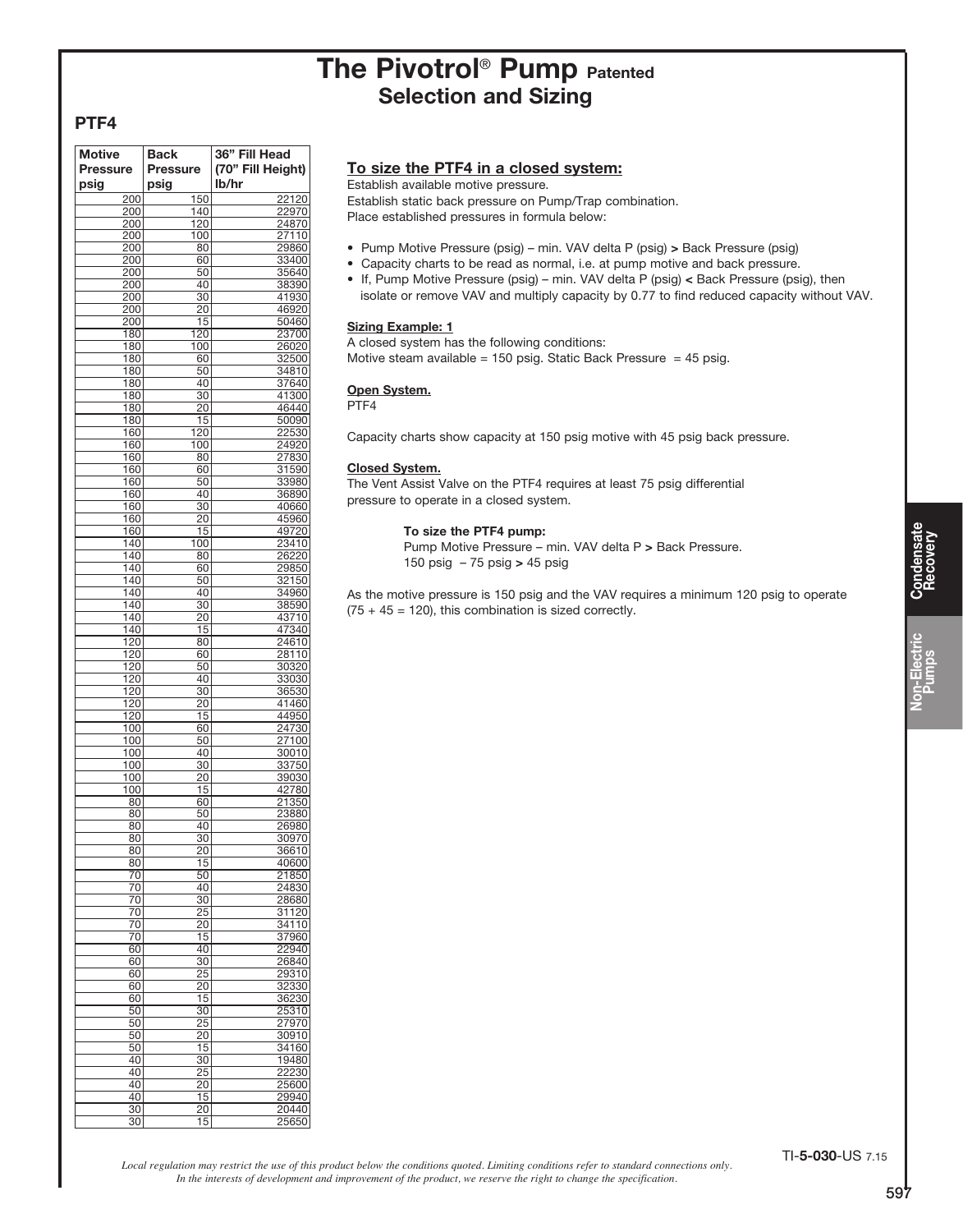

Condensate **Condensate**<br>Recovery Non-Electric Non-Electric<br>
Pumps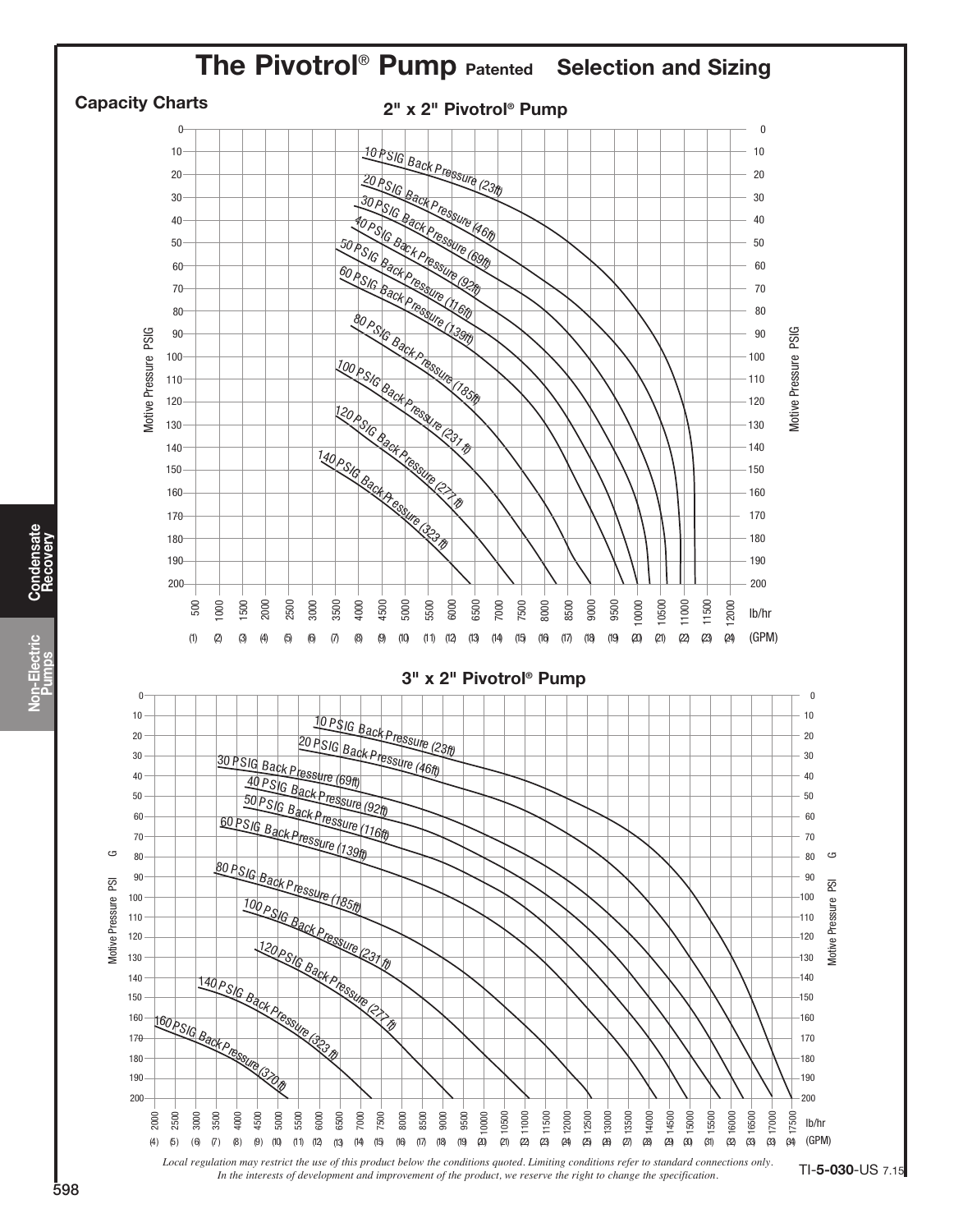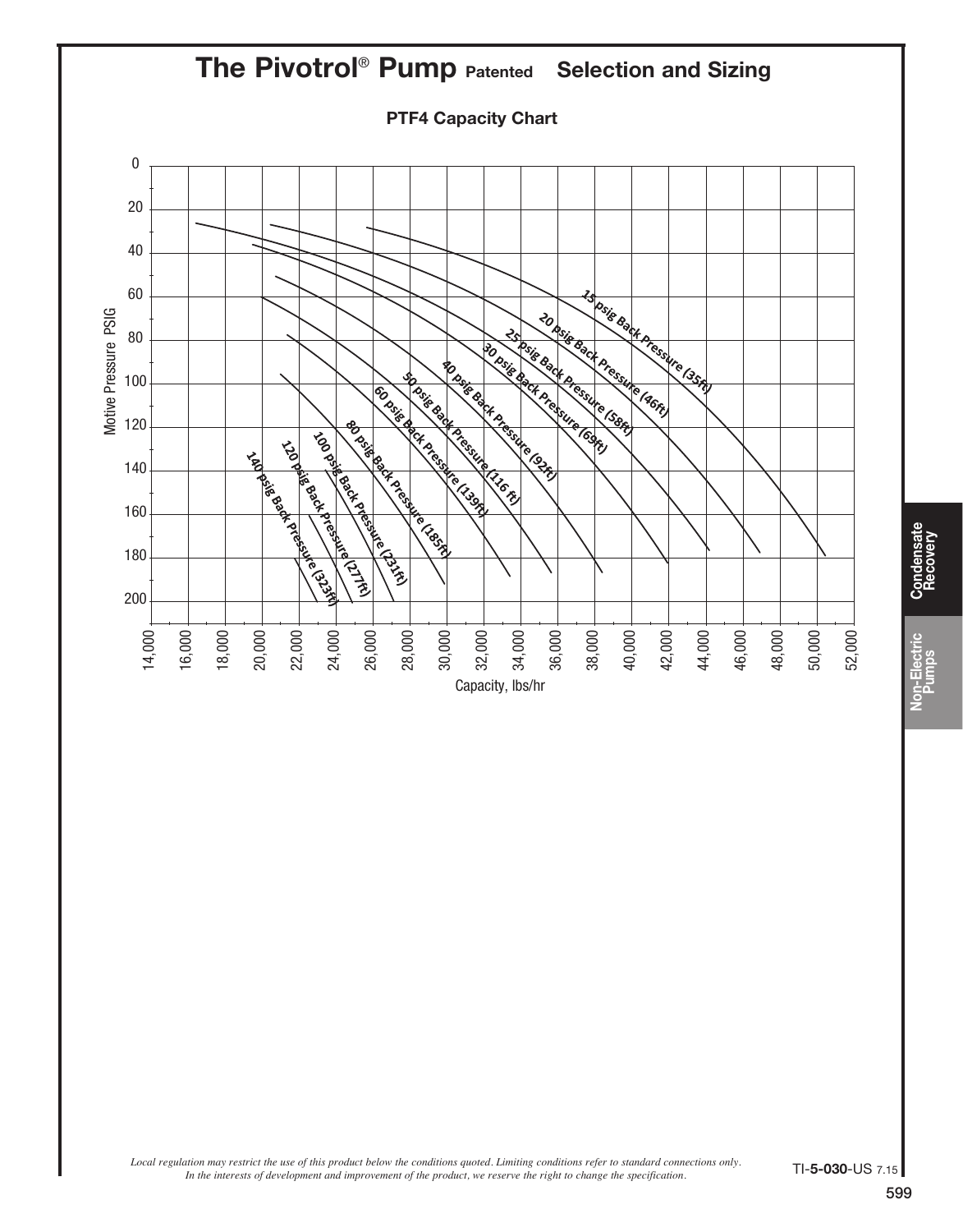

Condensate **Condensate**